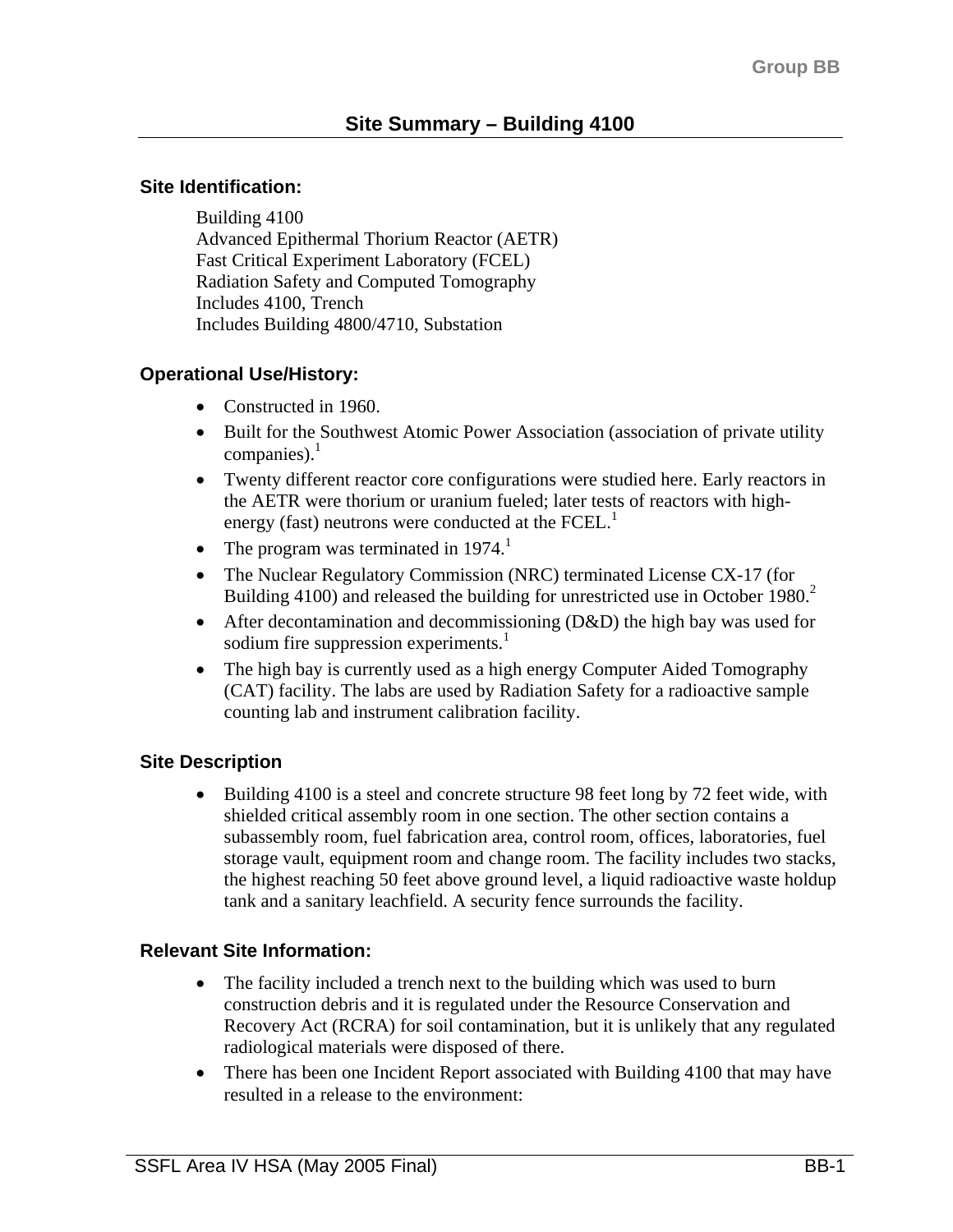o On December 17, 1991, a Respirator Lab washing machine was contaminated (A0217).

#### **Radiological Surveys:**

- Rockwell International performed a final radiation survey in 1980 to support the request to terminate the facility license CX-17. The survey included residual activity measurements and smears for removable activity.<sup>3</sup>
	- o The survey concluded that all measured levels were below the acceptable contamination levels and that there was no indication of the presence of activation remaining where the critical machine was located.
	- o All residual activity was <0.1  $\mu$ R/hr (limit is 0.1  $\mu$ R/hr).
	- o Surveys in the critical component laboratory, chemical laboratory, closet adjacent to the chemical laboratory, change room, control passage way, fuel vault, subassembly room, locker room, equipment storage, materials storage and other non-operating areas showed  $< 0.015 \mu R/hr$  beta-gamma (limit is  $0.1 \mu R/hr$ ).
	- o All smear samples showed less than the acceptable removable activity of 20 d/m/100cm2 alpha and 50 d/m/100cm2 beta-gamma.
- NRC performed a radiological survey in 1980 to verify the results of the Rockwell International final radiation survey. The survey covered the facility and the surrounding area through meter surveys, smear and soil/liquid samples.<sup>4</sup>
	- o The survey concluded that the facility was as described in the Rockwell International Final Radiation Report and that it met the guidelines of Regulatory Guide 1.86, *Termination of Operating Licenses for Nuclear Reactors*.
	- o The meter survey detected radiation levels in the range of 5 to 50  $\mu$ R/hr or 0.005 to 0.05  $\mu$ R/hr (limit is 0.1  $\mu$ R/hr) and 10 to 30 counts per minute (cpm) compared to a background measurement of 10 to 20 cpm (limit is twice background or 40 cpm).
	- o Smear samples detected no removable contamination.
	- o Soil and liquid samples revealed no significant activity.
- Rocketdyne performed a survey of the 4100 Trench area in 1988 to determine if any radioactive material had been accidentally left behind to such an extent that further surveying or decontamination was required. The survey covered the 4100 Trench through ambient gamma exposure rate measurements.<sup>5</sup>
	- o Mean ambient gamma exposure rates were measured at  $13.5 \mu R/hr$  and 15.7 µR/h maximum compared to a background of 12 to 16 µR/hr (NRC limit is 5 µR/hr above background).
	- o The survey concluded that the 4100 Trench met the unrestricted release criteria.
- EPA conducted an oversight verification survey in 2001 for alpha, beta, betagamma radiation (total and removable) and gamma radiation (with the exception of Rooms 112, 113 and 114).<sup>6</sup> Surveys were performed to a quality level equal to a final status survey as defined by the Multi-Agency Radiation Survey and Site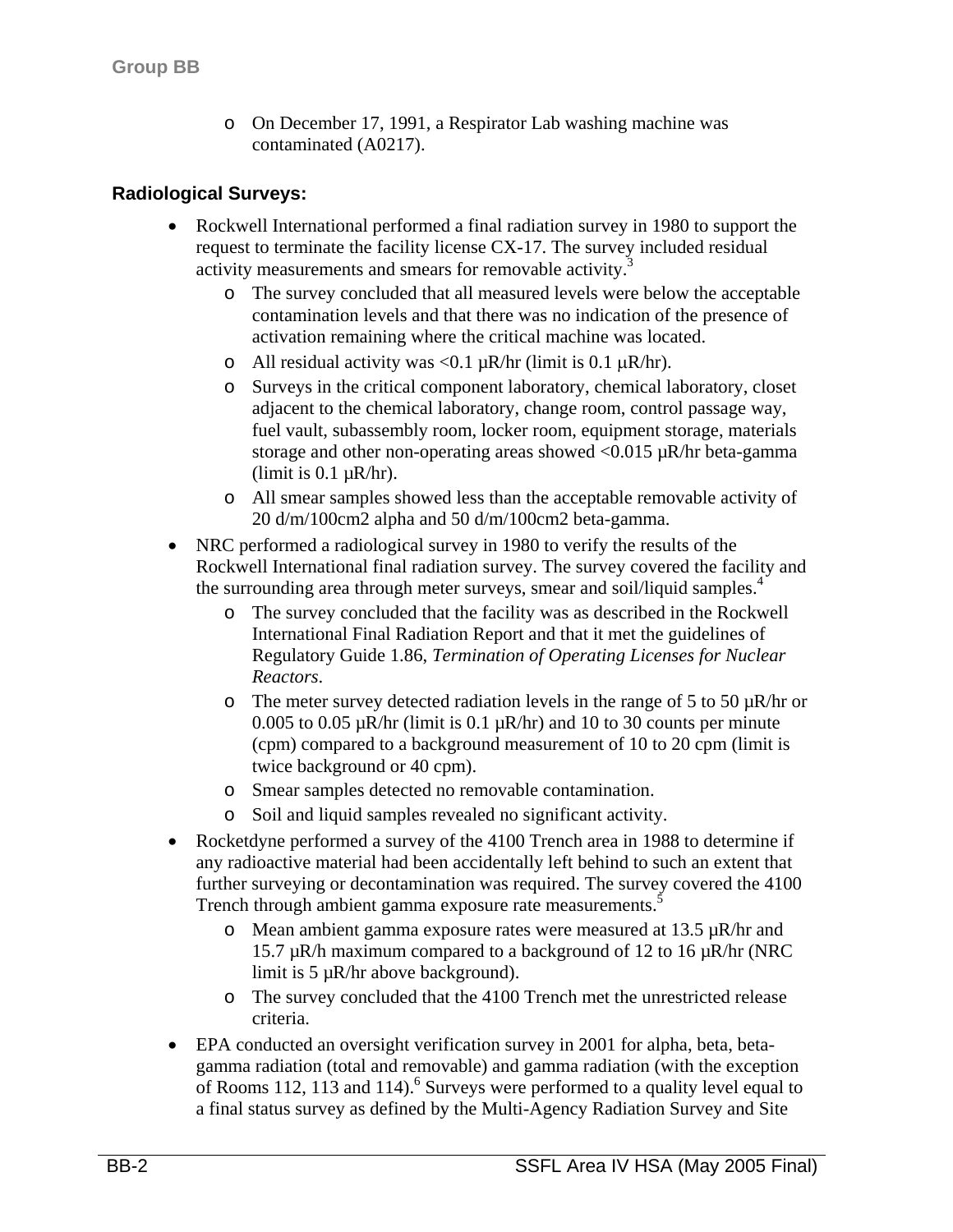Investigation Manual (MARSSIM). The contaminants of concern (COCs) for Building 4100 were mixed fission products, uranium, thorium, transuranic compounds and activation and corrosion products on the floors, walls and ceilings. EPA also collected concrete core samples, which were analyzed for photon-emitting isotopes.

- o Acceptable limits for the survey were consistent with NRC Regulatory Guide 1.86 and the proposed site-wide release criteria as defined in the Area IV survey.<sup>7</sup>
- o None of the field measurements indicated the presence of radionuclides above acceptable limits.
- o EPA field measurements confirmed the conclusions reached by both Rocketdyne and ORISE.
- In 1999, extensive instrument surveys and soil sampling were performed in the Building 4100 trench area. All instrument surveys and wipe tests of debris excavated from the trench were non-detect. Soil sample data ranged from nondetect to 0.44 pCi/g of Cs-137 (the DCGL for Cs-137 is 9.2 pCi/g).<sup>8</sup>
- In 2001, the Building 4100 septic tank and leachfield were removed. All instrument surveys and wipe tests of the tank and associated piping were nondetect. All soil sample data was non-detect for Cs-137.<sup>9</sup>

## **Status:**

- NRC released Building 4100 for unrestricted use in October 1980. $4$
- The sanitary leachfield was removed in 2001.
- The building currently houses the radiation safety group's counting and instrument calibration labs, and a 2.5MeV industrial real time Computer Aided Tomography system.

# **References:**

- 1- Phil Rutherford Website, http://rdweb/shea/radiationsafety/, accessed August 2003.
- 2- NRC, Letter, " NRC Inspection of Rockwell International's FCEL Inspection," from H. E. Brook (NRC) to M. E. Remley, July 11, 1980.
- 3- Rockwell International Report, "Report of Radiation Survey of the FCEL Reactor Facility in Support of Request to Terminate Facility License CX-17 and to Release the Facility for Unrestricted Use, Docket No. 50-147," April 30, 1980.
- 4- NRC, Letter, "Docket No. 50-147," from R. Reid (NRC) to M.E. Remley, October 1, 1980.
- 5- ETEC Document, GEN-ZR-0011, "Radiological Survey of the T056 Landfill; Area from  $23<sup>rd</sup>$  Street to Building T100; and an Area Across from Building T011," August 26, 1988.
- 6- U.S. EPA Report, no document number, "Final Oversight Verification and Confirmation Radiological Survey Report for Buildings T-011, T-019, T-055, and T-100," December 20, 2002.
- 7- Rocketdyne Document, A4CM-ZR-0011, Rev. A, "Area IV Radiological Characterization Survey," August 15, 1996.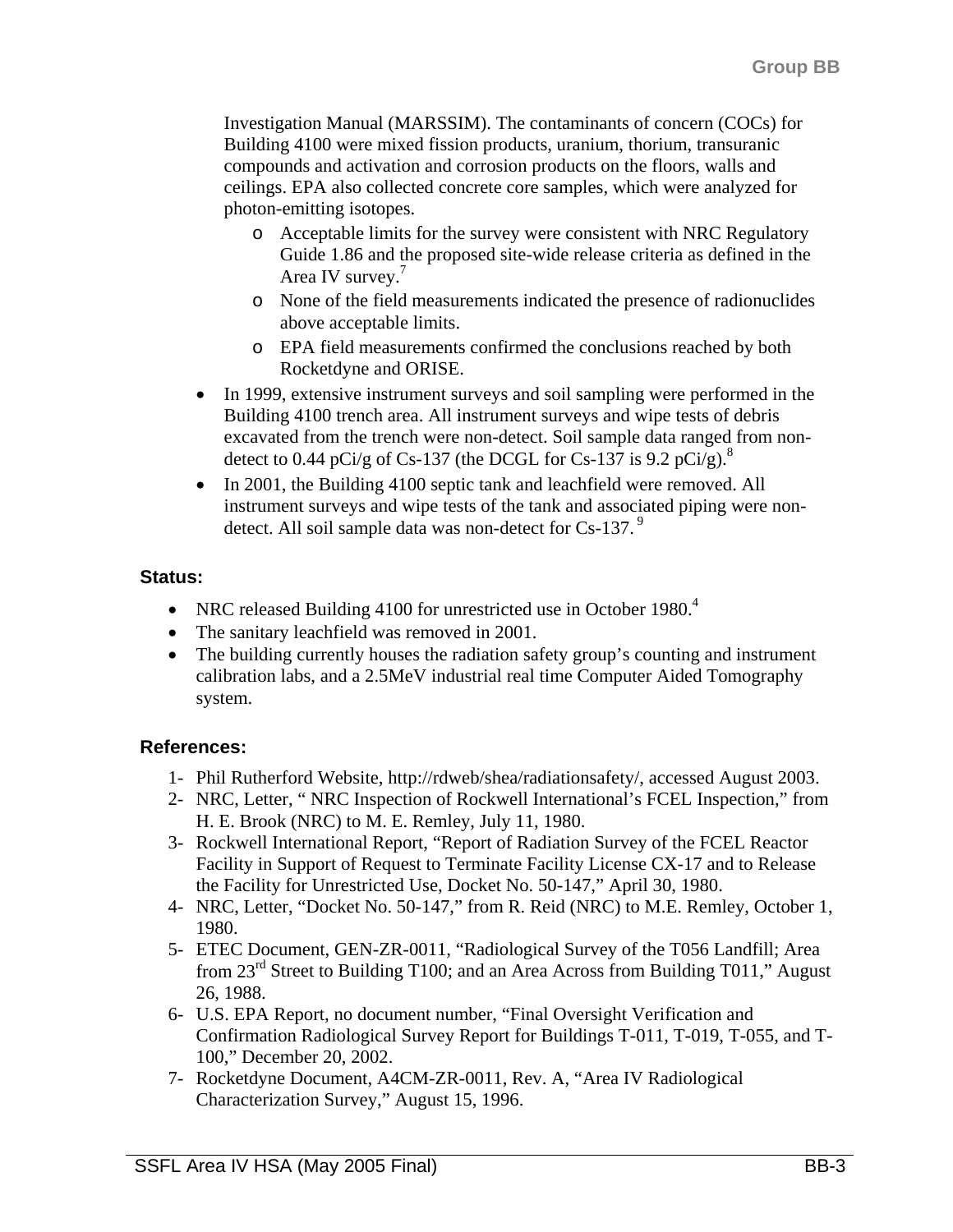- 8- Boeing Radiation Safety Records Management System (File Drawer 156-D), "B/4100 Trench," 1999.
- 9- Boeing Radiation Safety Records Management System (File Drawer 133-B), "B/4100 Septic Tank," 2001.
- 10- Historical Site Photographs from Boeing Database.
- 11- SSFL Area IV, ETEC Industrial Planning Maps, 1962-1992.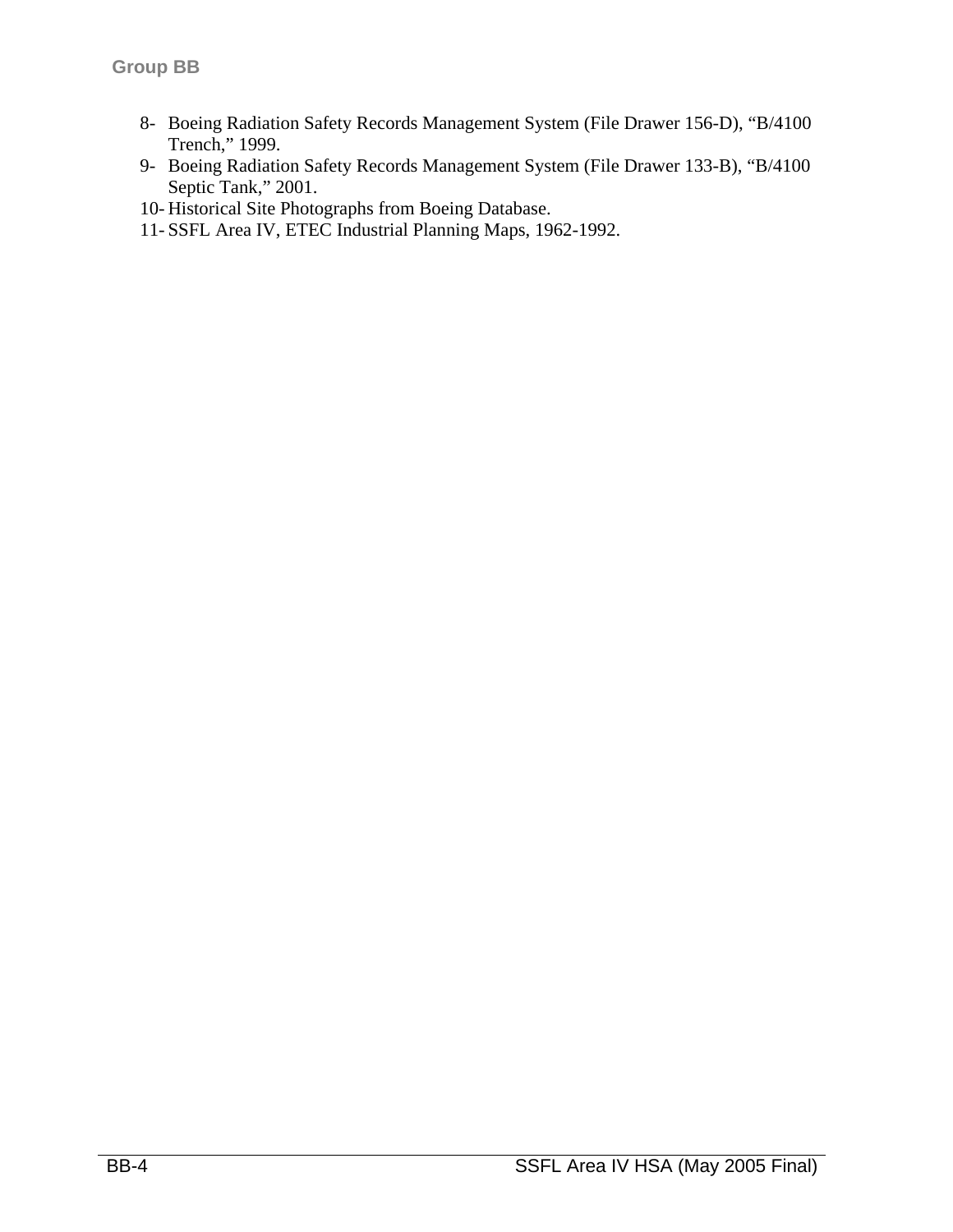**Photograph – Building 4100**